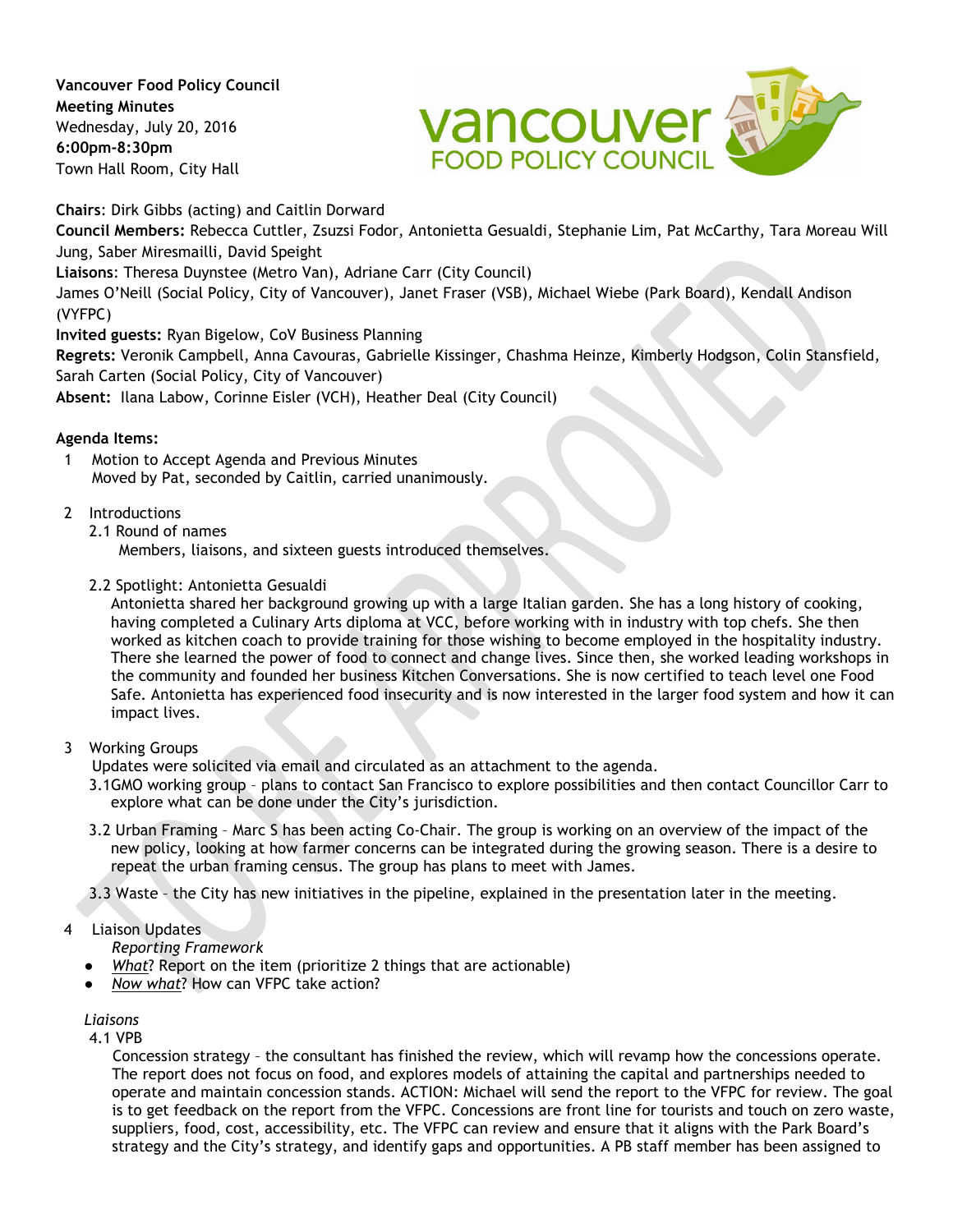liaise with the VFPC and will be at the September meeting. ACTION: Michael will set up an initial meeting with the Chairs.

4.2 City Council

- False Creek Flats planning process council members have been discussing alternatives to redirecting Prior/Venables traffic down Malkin avenue. One option is National Avenue.
- Meatless Mondays following on the VFPC motion, the City will likely do a proclamation rather than a motion. There was a suggestion to present it at an event for World Food Day, in October.
- Oakridge development a new application was submitted to reduce density. This site is not as foodfocused as Pearson – Dogwood.
- Playland development design will shift to a larger more themed play park, and would expand into the parking lot, north to water. The redesign will lead to more daylighting of stream and creating green spaces.

## 4.3 City Staff

- Neonicotinoids ban staff acted quickly to revise bylaw.
- Milan Urban Food Policy Pact upcoming awards are available. The City will submit an application in the category of Governance, related to its work on the Food Strategy. There is a cash prize to create a network of cities engaged in similar work.
- Urban farming James met with Marc and Marcella to discuss next steps in monitoring and evaluating the impact of the changes. A baseline is needed; the City will engage with them again after the growing season on the urban farming census.
- Food Policy Report to Council in September City Council will receive a report on the Food Strategy, the funding for school food, and the Metro Vancouver regional Food System Action Plan. All municipalities are asked to endorse the plan. The plan is complete, and the Metro board has adopted it. ACTION: Teresa will send a link to the online report. Members of the VFPC (Stephanie, Antonietta, Tara, Caitlin) will meet with James in mid-August to review a draft, provide input into next steps, and flag emerging issues that are not in food strategy. ACTION: James to arrange for this meeting.

#### 4.4 VSB

Janet was not at the last meeting focused on school food, and is grateful for the report. ACTION: Janet will liaise with James for an update on the funding City provided to feed identified students.

#### 4.5 Other

- 4.5.1 Metro Van The Food System Action Plan identified new initiatives and new collaborative opportunities. Many actions are actions that municipalities have already committed to completing.
- 4.5.2 YVFPC are recruiting new members. The group meets once/month at a neighbourhood house.
- 4.5.3 Leadership group there has been a need to have one central place to keep reference materials and orientation materials. Caitlin has now put that information on line, would like to make it public to inform the public. ACTION: Caitlin will send a link to the reference materials by email. Members asked to review and let Caitlin know if you'd like changes. ACTION: The documents distributed by the City Clerk's office will be put online. Katrina has offered to do the training for the council. It was suggested to provide the training next year when a new council is formed and can be done individually before that if needed. ACTION: Contact Caitlin if interested in receiving training now.
- 5 Development Working Group: Update on False Creek Flats & Malkin Avenue
	- 5.1 Background on the issue and presentation of motion [material circulated in advance] The working group has been working on this issue for 8 months, and has learned that the biggest issue would be the negative effects on both Produce Row and Cottonwood gardens if Malkin Ave were made to be the main east-west artery. The co-location of businesses on Produce Row allows for a sustainable footprint for deliveries and a marketplace for independent grocers. They employ approximately 1000 people and supply healthy food to Vancouver and beyond. Produce Row businesses would need to relocate, and it would have significant impact on the businesses, the employees, and food prices. In 2013, the VFPC passes a motion to encourage the protection of Cottonwood gardens in their entirety. The current motion asks the City to look at options beyond Malkin, and to use the VFPC as a liaison to help support a more sustainable decision for food assets.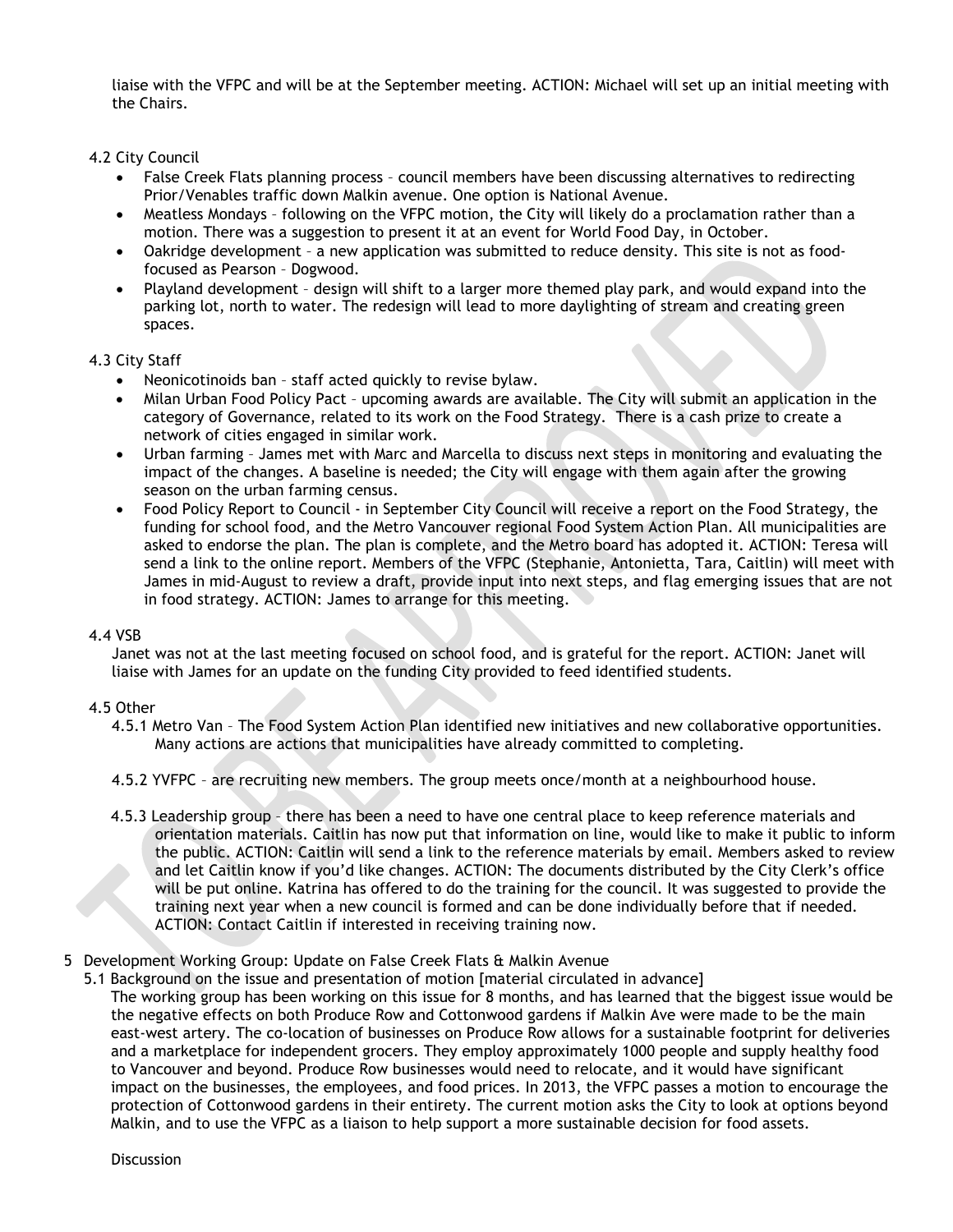- Residents of Prior St the Residents' Association had previously expressed to Council that they do not want Prior St to be used as a thoroughfare.
- Recommendation of WG there is an option to make National into the main route, however the working group recommends that the COV explore all options, and is not recommending National specifically. It was noted that the City could explore the option of not making a new main artery.
- National Ave this option would have cost impacts for the City works yard and other infrastructure. It would be more expensive to build, but does not take into account the cost of the full impacts on Produce Row.
- Produce Row businesses business operators in attendance were supportive of the proposed motion to explore any options other than Malkin. They do \$1B in business each year, and have historical ties to Chinese culture in Vancouver. Some work with larger local growers and support farmers markets.
- Neighbourhood Food Networks representatives shared that they are opposed to using Malkin. They have provided a letter to the City stating their opposition. Many programs for low-income households use food bought at wholesale prices from Produce Row, and the Cottonwood gardens provide an exceptional outdoor learning space for at-risk youth. Village Vancouver also opposes using Malkin as the main artery.
- Amendment to motion 2nd BE IT RESOLVED "explore other routes and alternative options for the eastwest arterial route" amended to "explore alternatives to Malkin as the east-west arterial route".
- Amendment to motion 2nd WEHREAS, 2nd bullet "Western Canada" amended to "Canada".

## 5.2 Vote

The amended motion is included below as an addendum to the minutes. Moved by Caitlin, seconded by David, carried unanimously.

## 5.3 Next steps

The working group will recommend to Council that a full cost-benefit analysis is needed to evaluate the direct and indirect impacts of each option. The group will also consider ways to raise awareness of the issue with the general public.

## 6 Waste Working Group:

6.1 Presentation from City on Zero Waste 2040 Strategy – Ryan Bigelow

The City is engaging stakeholders and the public on a new zero waste strategy. Ryan provided some background on the issue and details on the planning process, and information on how to get involved. He also noted some current areas for discussion.

The GCAP was established in 2009 and aims to have Vancouver become greenest city by 2020. Zero waste is a goal, with a target to reduce waste to landfill by 50% from 2008-2020. In 2014, the City had reduced the amount by 24%.There has been an expanded recycling program, weekly food scraps and biweekly garbage collection, as well as an expanded solid waste bylaw and a new bylaw for green demolition. In May 2016, staff was directed to develop a strategy beyond 2020.

Elements of the strategy include a lighter footprint, a circular/sharing economy, local production of food and products, renewable energy, and green buildings.

Research has begun and the process is now in the engagement stage. The website has been revamped, and events are being hosted to solicit input from the public. An advisory panel of about 20 people (2 are VFPC members) is being assembled to guide the strategy development process. Workshops around food waste will be held in Sept and Oct. ACTION: Dirk will send a link to the survey, and follow up on interest in a potential roundtable discussion.

An audit showed that there was 23% food waste in Metro Van waste stream in 2015. Some of the plastic and paper waste is also related to food consumption. Often related to poor food planning, 50% of food waste is avoidable. The City will take a systems approach and look at food production, processing/distribution, purchasing/consumption, and waste management. Possible areas of discussion include food literacy, consumer preferences, single use policies, and packaging.

#### **Discussion**

- Green bin more frequent pick up is possible, at a higher cost that would be less financially sustainable.
- Strategy will focus both on communication/education to change behaviors, and enforcement/policies at a policy level.
- Procurement a suggestion was made for guidelines/standards of procurement of specific items (e.g. compostable forks), to alleviate some of the contamination.
- Education more education is needed to know how to recycle properly, and should begin with children.
- Food redistribution the Food Bank can offer support for a universal program that does not target vulnerable populations.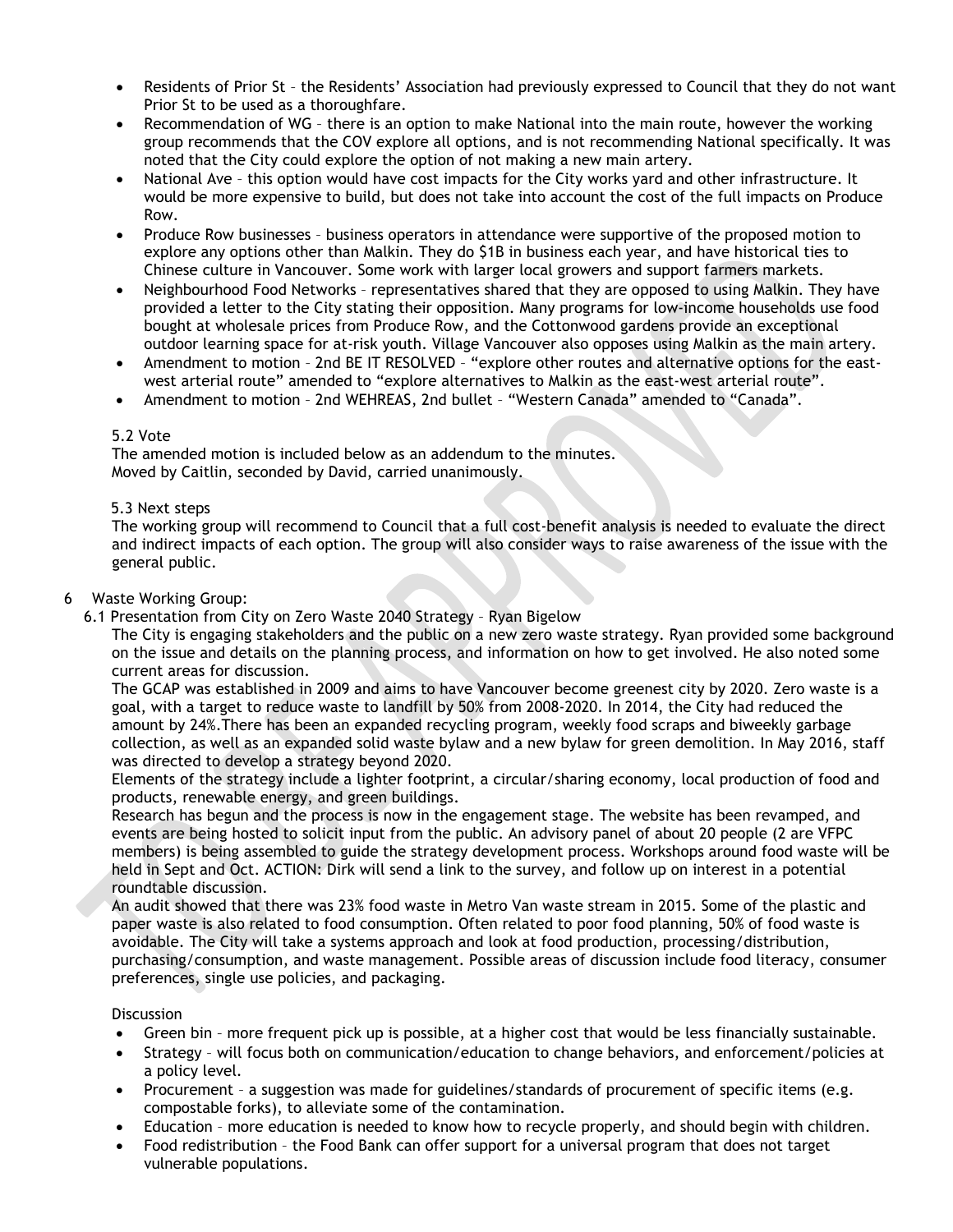• Soft plastics - are best reduced voluntarily, however a ban can be explored.

## 6.2 Presentation on organics recycling - Dirk Gibbs

Dirk provided a detailed description of the anaerobic digestion process that creates methane to use for power and other co-products. This process is used at Seabreeze Island (wet), and Harvest Power (dry). Net Zero Waste uses aerobic composting, using water and oxygen so no methane is produced. Waste products are heat,  $CO<sub>2</sub>$ , and leachate. Material laid in windrows and moved, then screened. Products are finished compost and overs (sticks, plastics) that are reprocessed. A new policy from the Ministry is in development to control odours; methods used to mitigate include biofilters, high stacks, and specific containers. Aeration done by blowing air into material is more energy efficient that removing it. Leachate is wastewater from waste food, and can be kept in a separate pond, or stored in sealed tanks that recycle it back into the system. Record keeping is important and is controlled electronically. There are methods in place to reduce contamination, however it is a major issue, especially with plastic. People are confused by terms (e.g. compostable bags) and produce stickers end up in compost.

Discussion of next steps

- City could consider composting at the landfill.
- Neighbourhood composting there are few examples that could handle the local waste stream. Permitting can be a challenge.
- Net Zero waste is exploring a heat capture system, and aims to produce more heat to be used for greenhouses.
- Non-profits do not have infrastructure to process waste dumped as donation.

# 7 Bread Basket

There were no items in the breadbasket.

8 Motion to Adjourn

Moved by Caitlin, seconded by Will, carried unanimously.

Meeting adjourned at 8:38pm.